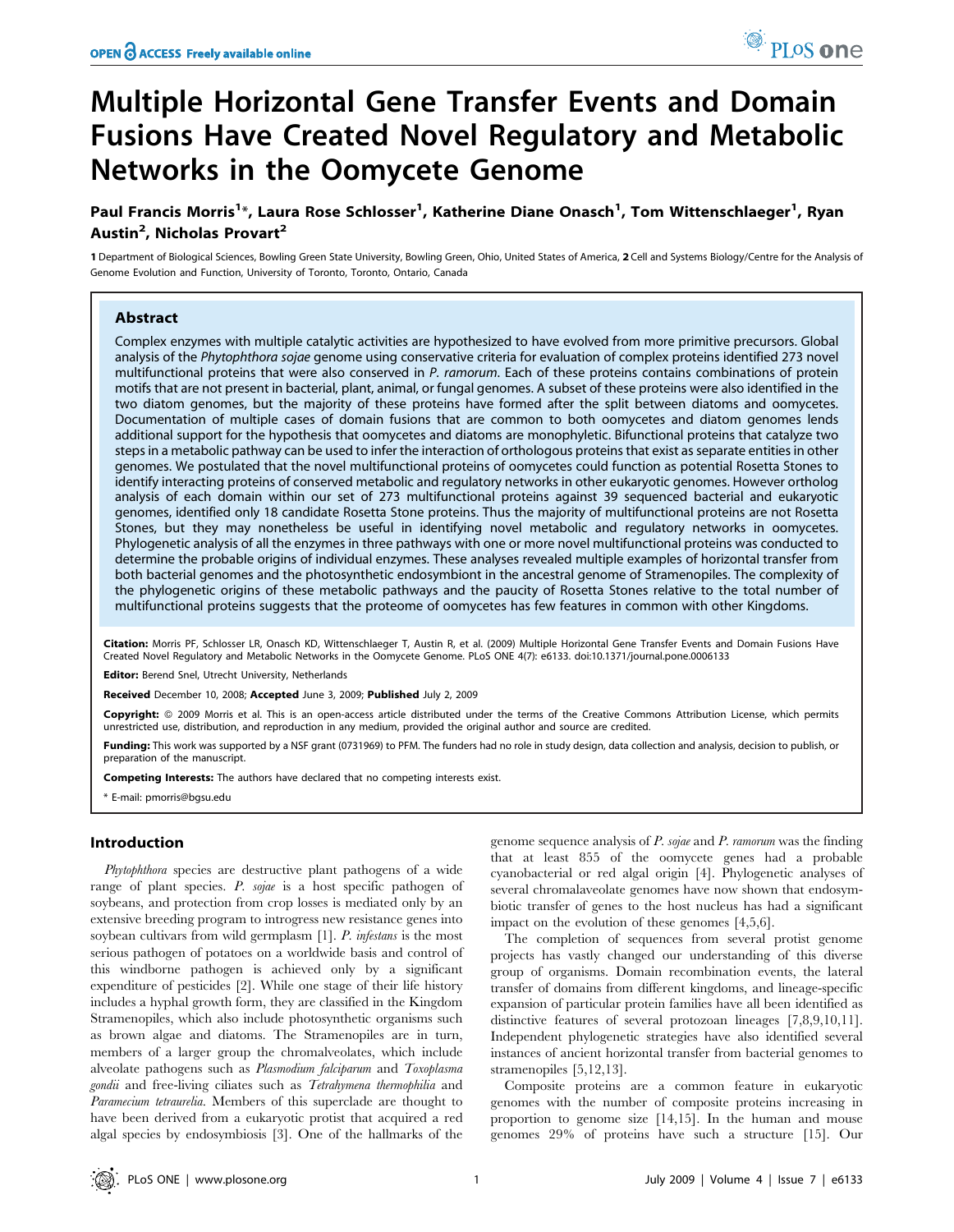examination of the *P. sojae* genome identified several multifunctional genes that appeared to have arisen from novel gene fusion events. Aside from their novelty, proteins with BLAST hits to two or more proteins in other organisms have been posited as Rosetta Stones since the fusion of two or more catalytic domains as part of a metabolic or regulatory pathway has been used to infer the association of orthologous proteins containing single domains that exist as separate entities in other genomes [16,17,18]. Gene fusions of enzymes in already characterized metabolic pathways such as the pentafunctional ARO1 enzyme in the aromatic amino acid biosynthetic pathway of fungi are positive examples of these kinds of associations. Gene fusion also enforces the co-regulation of two domains and co-regulated genes in multienzyme complexes. However certain domains of eukaryotic proteins are said to be ''promiscuous'' because they appear in combinations with other domains in proteins associated with signal transduction pathways [19]. Nonetheless, there is broad conservation of domain combinations in multifunctional (MF) proteins from sequenced genomes [20]. We hypothesized that some of the multifunctional proteins in the P. sojae genome would include proteins involved in metabolic or regulatory pathways that are conserved across Kingdoms. Analysis of these proteins might also reveal examples of interkingdom gene fusions [21] where one of the domains was acquired from either the ancestral photosynthetic endosymbiont or a bacterial genome. Here, we have used reciprocal shortest distance (RSD) algorithm [22] which is a conservative approach to identifying potential orthologs in 39 eukaryotic and bacterial genomes.

## Materials and Methods

#### Sequence retrieval and analysis

Predicted proteins sequences of P. sojae were retrieved from DOE-JGI website, subjected to BLAST analysis against the nonredundant protein database, and InterProScan [23]. The output of these analyses was loaded into a MySQL database. To identify novel MF proteins, the database was first queried for protein models with multiple predicted protein domains where the length of the best BLAST hit was more than 100 amino acids smaller than the *P. sojae* model. A second independent query of protein models with two or more PFAM hits was also used to identify additional examples of novel MF proteins that were not detected in the first strategy. A total of 2236 models were subjected to manual curation using the DOE-JGI browser and other webbased tools. Proteins with any of the following characteristics were excluded from further analysis: 1. Proteins containing domains with homology to transposable elements. 2. Multi-exonic protein models without EST support unless they also met one of the following criteria: A: a single domain that spanned one or more exons. B: proteins were members of a multi-gene family in P. sojae in which the majority of family members contained no introns.

Draft sequences were visually inspected to remove introns not needed to maintain an open reading frame, and to identify a stop site for proteins judged to be a fusion of two adjacent proteins. Each of the domains that were identified by BLASTP analysis as showing homology to an individual protein in other species were split into separate models for RSD analysis. The majority of these novel MF proteins had BLAST hits to only two different types of proteins in other species. A subset of the MF proteins were found to have significant BLASTP hits to only one of the domains and were excluded from RSD analysis to identify Rosetta Stone candidates.

Protein sequences for E. huxleyi V1, M. brevicollis V1.0, N. hematococca V2, P. ramorum V1, P. sojae V1, P. patens ssp patens V1, P. tricornatum V2, P. stipitis V2, T. pseudonana V3 were downloaded

from the DOE Joint Genome Initiative website at http://www.jgi. doe.gov/ (2/23/08). Protein sequences for Aedes egyptii, Anopheles gambiae, Ashbya gossypii, Aspergillus fumigatus, Caenorhabditis briggsae, C. elegans, Candida glabrata, Danio rerio, Debaryomyces hansenii, Drosophila melanogaster, D. pseudoobscura, Escherichia coli, Kluyveromyces lactis, Leishmania major, Magnaporthe grisea, Mus musculus, Neurospora crassa, Phaeosphaeria nodorum, Plasmodium yoelli, Rattus norvegicus, Saccharomyces cerevisiae, Streptomyces coelicolor, Schizosaccharomyces pombe, Tetraodon nigroviridis, and Yersinia lipolytica were downloaded from the Expasy website [24] at ftp://ftp.expasy.org/ (9/27/08). Protein sequences for Gloeobacter violaceus, Nostoc commune, and Thermosynechococcus elongates were downloaded from Cyanobase at http://bacteria. kazusa.or.jp/cyanobase/ (9/28/08). Protein sequences for Arabidopsis thaliana (TAIR8) were downloaded from http://www. arabidopsis.org/. Proteins sequences from the Vitis vinifera genome were downloaded from NCBI http://www.ncbi.nlm.nih.gov/ sites/entrez?db=taxonomy (2/23/08). The Cyanidioschyzon merolae proteome was downloaded from the C. merolae webpage at http:// merolae.biol.s.u-tokyo.ac.jp/. The Oryza sativa proteome (Build 3) was downloaded from the rice annotation project database website at http://rapdb.dna.affrc.go.jp/. Sequences for Plasmodium faliciparum were obtained from PlasmoDB http://www.plasmodb.org/ plasmo/ (9/26/08).

The RSD program was downloaded and installed on a Mac desktop computer following instructions outlined in the RSD tutorial. For this analysis, the curated split models of P. sojae proteins were added in replacement of the identified multifunctional proteins. Predicted orthologs that were generated by RSD analysis for each split model were loaded into a Filemaker database. Potential Rosetta Stone candidates were identified by querying the database for genomes with orthologs to two or more of the split models associated with a multifunctional protein.

## Analysis of orthologs in P. ramorum, Phaeodactorum tricornutum and Thalassiosira pseudonana genomes

To determine whether domain fusion events resulting in the formation of novel MF proteins occurred prior to the split of oomycetes and diatoms, both split and complete models of P. sojae MF proteins were used in separate ortholog searches of the P. ramorum and diatom genomes. In cases where RSD analysis identified hits to only one of the domains, the P. sojae MF proteins were used in a TBLASTN analysis to determine if synteny of domains was retained in the assembled diatom genomes. The diatom gene model which came closest to describing the scaffold region showing homology to the P. sojae gene was listed as the probable ortholog.

#### Analysis of sequences from Metabolic Pathways

The MetaCyc tool [25] (http://metacyc.org/) was used to identify P. sojae gene models from several metabolic pathways with multiple examples of novel MF proteins. Homologous sequences to  $P$ . sojae genes in other kingdoms were identified by BLASTP analysis of the SwissProt database and aligned using ClustalW [26]. Maximum likelihood analysis was done using PHYML v2.4.4 [27]. ML analysis was done with bootstrapping (100 replicates) using the WAG evolutionary model, assuming four substitution rate categories, and using the program defaults for estimating the gamma distribution parameter and optimization of trees. Phylogenetic trees were drawn as radial phylograms using Dendroscope [28].

## Results

The existence of novel MF proteins in the  $P$ . sojae genome was first observed in the course of examining protein models on the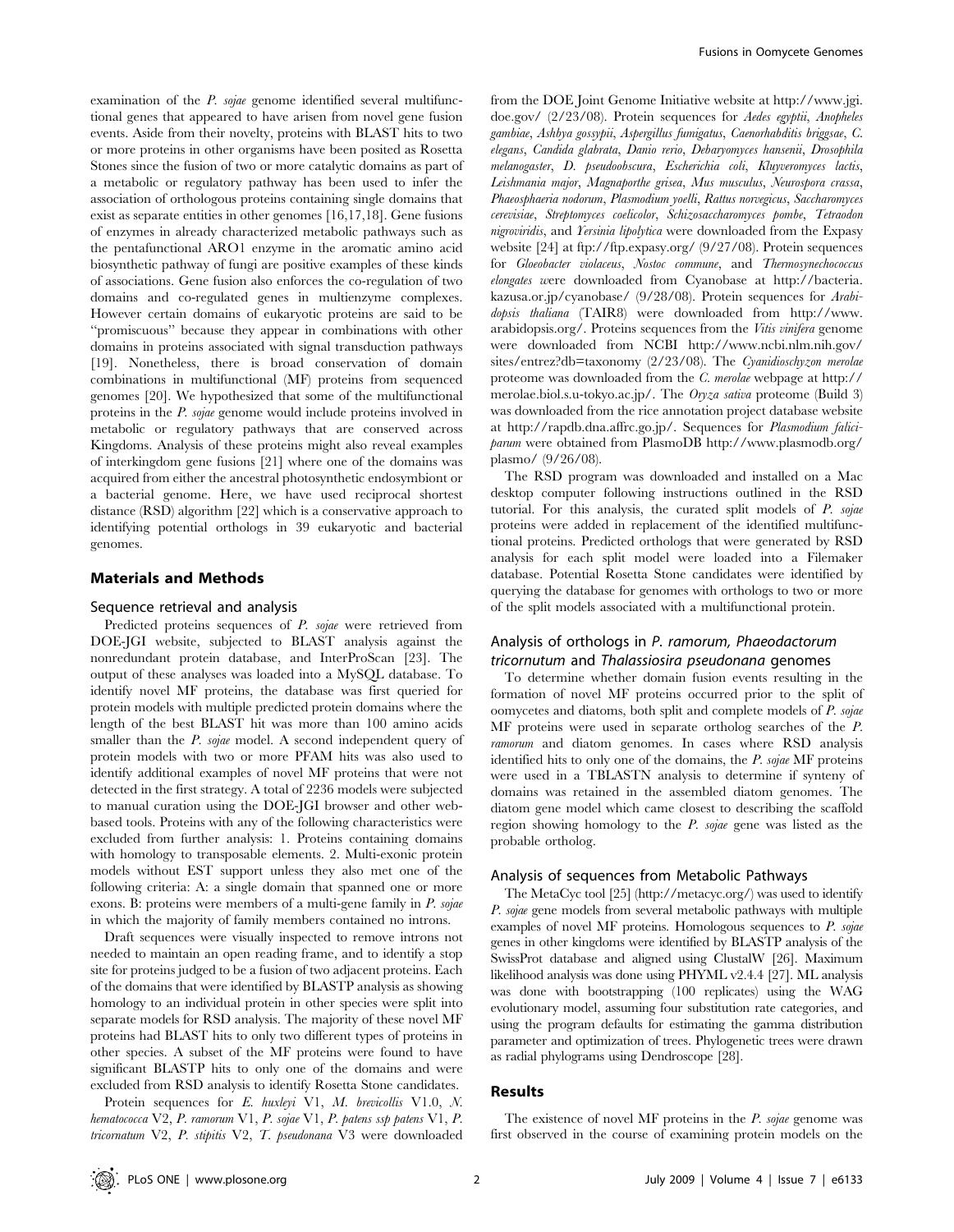JGI Genome Browser. Several instances were noted of protein models where multiple motifs were contained within a single exon, or closely spaced exons with EST support. In each case, BLAST analysis of N-terminal and C-terminal regions gave hits to dissimilar kinds of proteins. Notable examples of such proteins included nine phosphatidylinositol-4-phosphate 5 kinases with TM domains characteristic of G-coupled receptors. A second type of fused protein involved a potassium channel that in other eukaryotes functions in vivo as a tetramer [29]. In the oomycetes, a single exon contains the four motifs characteristic of each monomer.

A schematic outline of the strategy used to identify novel MF proteins in P. sojae is shown in Fig. 1. Manual annotation of 1570 P. sojae models that were at least 100 amino acids longer than the best BLASTP hit against the nonreduntant database identified 191 novel multifunctional proteins. An additional 29 models were identified by manual annotation of 615 models with multiple PFAM hits. Finally, 51 MF proteins were identified by serendipitous discovery or annotation of proteins that were members of a family of novel multifunctional proteins. The 273 proteins in this data set (Table S1) were assembled to test the hypothesis that the orthologs to the domains in these proteins functioned together in metabolic or regulatory networks [17,18,16]. An additional 130 predicted genes were excluded from this set because they may simply be two adjacent proteins that were fused into a single protein by the gene prediction software, and there was no EST support for those models. The total number of novel multifunctional proteins is expected to increase as refinements to gene prediction software and additional EST data identifies both multi-exonic proteins and adjacent genes on the genome as single gene models. Novel MF proteins are conserved in the P. ramorum genome. Using the curated set of 273 P. sojae proteins, RSD analysis identified 210 orthologous proteins in P. ramorum, and BLAST analysis and visual inspection of the P. ramorum genome to check for synteny using the DOE-JGI browser confirmed the presence of P. ramorum orthologs for all 273 proteins (Table S1).

Based on visual inspection of domain descriptions, 47 of the 273 gene models are derived from gene fusions of homologous domains. The largest family of such proteins consists of nine tetrameric calcium-activated potassium channels. MF proteins were catalogued as metabolic if one or more of the domains were associated with metabolism. All remaining MF proteins had domains associated with ion transport, signaling, or proteinprotein interactions, and were catalogued as involved in cellular regulation. Sixty three MF proteins have motifs suggesting that they function in metabolic pathways. Thus the majority of novel MF proteins have functional domains that are typically associated with proteins in signaling pathways.

## RSD analysis

RSD analysis has identified 18 potential Rosetta Stones with interactors in 39 different species representing organisms from bacteria, plant, fungal, and animal kingdoms (Table S2). The complete list of orthologs to each of the MF proteins is given in Table S3. Five Rosetta Stones identified predicted interacting proteins in the human genome, but none of these are presently supported by experimental data. (http://hwiki.fzk.de/wiki/index. php/Main\_Page). Five Rosetta Stones are MF proteins that catalyze consecutive steps in well-characterized metabolic pathways. These include Ps112102, which has protein domains defining catalytic activities for the first three steps in sulfate assimilation (orthologs in 10 genomes) and Ps131776 which has domains with predicted glycerol acyltransferase and glycerol acyl reductase activities (orthologs in11 genomes). The human orthologs of Ps131776 are localized in the peroxisome and the



Figure 1. Search strategy to identify novel multifunctional proteins in the Phytophthora sojae genome. doi:10.1371/journal.pone.0006133.g001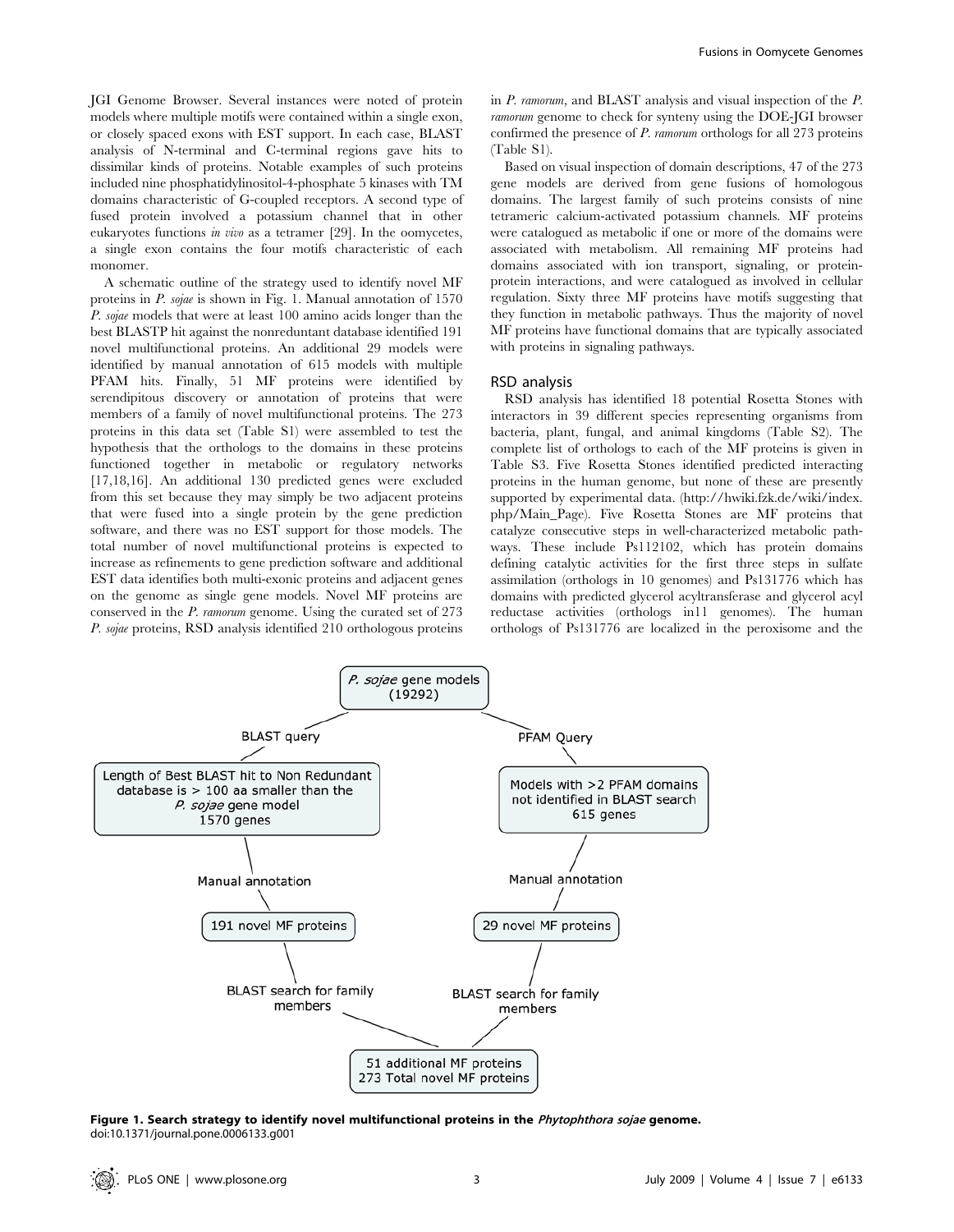ortholog to the N terminal domain is required for the conversion of fatty acids to fatty alcohols [30]. Plants contain homologs to only the first domain of this MF protein and orthologs to it were identified in A. thaliana, O. sativa and P. patens. Expression of this gene in A. thaliana is critical for the development of a normal pollen cell wall [31]. While the majority of novel MF proteins in P. sojae contain domains characteristic of proteins associated with scaffold or regulatory pathways, RSD analysis identified only nine candidate Rosetta Stones with domains associated with regulatory pathways. The majority of these proteins identified orthologs in only one or two species.

Since our set of novel MF proteins included 63 examples with domains associated with metabolism, we next sought to determine if this level of gene fusion in metabolic pathways was typical for other eukaryotic genomes. A recent survey of plant genomes identified only 22 bifunctional proteins [32] in metabolic pathways that are also present in oomycetes, and there are  $P$ , sojae models with overlapping metabolic activities for 19 of these plant enzymes. P. sojae also contains homologs for 20 of the 29 human fusion proteins of prokaryotic origins [33]. Table 1 lists 39 bifunctional enzymes in P. sojae that have homologs in plant, fungal, or human genomes. The presence of these bifunctional enzymes in multiple kingdoms may be indicative of either ancient gene fusions in a common eukaryotic ancestor or independent fusion events. However Ps135354 is a clear example of an independent fusion event. The fusion of orotate phosphoribosyltransferase (OPRT) and orotdine 5' monophosphate decarboxylase (OMPDC), the last two steps in the pyrimidine biosynthetic pathway has the domain order OPRT-OMPDC in plants and metazoa, and OMPDC-OPRT in oomycetes, diatoms, kinetoplastids and some cyanobacteria [34]. Phylogenetic analysis indicated these novel gene fusions to be independent evolutionary events [34], and our analysis of the two Phytophthora sequences along with those of the diatom genomes supported those conclusions (not shown).

## Formation of some novel MF proteins preceded the split between diatoms and oomycetes

To determine if the formation of MF proteins was initiated prior to the split between diatoms and oomycetes, we analyzed the diatom genomes for orthologous sequences to the P. sojae MF proteins. Table 2 shows 21 examples where synteny of domain order has been retained in the diatom and oomycete genomes. Since these proteins represent a small fraction of the 273 novel MF proteins in this data set, the majority of gene fusion events that resulted in the formation of these proteins in the oomycete genomes occurred after the split between diatoms and oomycetes.

#### Lysine biosynthesis

The MetaCyc pathway database presently lists six biochemical strategies for the synthesis of lysine, a clear indication that multiple, distinct biosynthetic strategies are possible [25]. In oomycetes, synthesis of lysine is carried out by five enzymes that catalyze six enzymatic reactions (Fig. 2). Mechanistically, the biosynthetic strategy of oomycetes follows that of plants, although, phylogenetic analysis shows that the oomycete sequences cluster with sequences from bacterial or archaeal domains of life. Analysis of the two diatom genomes indicates that they also follow the same enzymatic strategy as oomycetes, although only some of diatom genes share the same phylogenetic origins with oomycetes.

Phylogenetic analysis of aspartate kinase, the first enzyme in this pathway shows that while the diatom sequences group with those from plant genomes, oomycete sequences are more closely related to bacterial bifunctional enzymes with diaminopimelate decarboxylase and aspartate kinase activity (Fig. S1). Phylogenetic analysis of aspartate semialdehyde dehydrogenase, the second step in this pathway show that both diatoms and oomycete genes are grouped together in the same clade with strong bootstrap support, and are distinct from a clade of cyanobacterial and plant sequences. However the Stramenopile sequences also cluster with strong bootstrap support to sequences from three archaea genomes (Fig. S2). Perhaps the simplest explanation for the grouping of archaea genes with stramenopiles would be a horizontal transfer to archaea from the ancestral bacterial genome that also transferred this gene to Stramenopiles. Phylogenetic analysis of dihydropicolinate synthase, the third enzyme in the oomycete lysine biosynthetic pathway, indicates that while the oomycete sequences are clustered away from other eukaryotic genomes, they do not form a strongly supported cluster with bacterial sequences (Fig. S3). The next two steps in the pathway are catalyzed by a unique fused protein with dihydropicolinate reductase and diaminopimelate aminotransferase activities. These domains have close homologs in only bacterial genomes (Fig. S4–Fig. S5).

In bacteria, the conversion of L,L diaminopimelate to mesodiaminopimelate by epimerase is a necessary step because mesodiaminopimelate is an essential component of the bacterial peptidoglycan cell wall. Plants and diatoms also have an epimerase and, while they do not make peptidoglycans, nine homologous genes to bacterial homologs of the peptidoglycan pathway play an important role in chloroplast cell division in mosses and potentially other plants [35]. We searched P. ramorum, P. sojae and P. infestans genomes using plant and bacterial epimerases in a TBLASTN search and found no evidence for epimerase activity. Thus we postulate that oomycetes convert L- diaminopimelate directly to lysine without an intermediate step. The oomycete genomes each contain three candidate genes with PFAM domains for ornithinine, diaminopimelate, or arginine (ORN/DAP/ARG) decarboxylase activity, suggesting that one or more of these proteins function as diaminopimelate decarboxylase, the last step in the pathway. Two of these proteins in each of the oomycete genomes cluster with sequences from bacterial genomes (Fig. 3). The third pair of genes (Ps108220 and Pr71432) is in a separate clade of diverse bacterial sequences, but the oomycete sequences form a cluster with sequences from Archaea genomes (Fig. 3). The clustering of archaeal sequences in this clade of bacterial and oomycete genes is suggestive of a horizontal transfer to archaea from the ancestral bacterial genome that also transferred this domain to oomycetes. Notably, this clade also includes the bacterial bifunctional proteins (aspartate kinase-diaminopimelate decarboxylase) from *X. oryzae, L. pneumophila* and *S. ruber*. The N terminal domain of these bacterial genes also clustered with oomycete genes with predicted aspartate kinase activity (Fig. S1). The N-terminal domain of the P. sojae gene Ps128804 and its ortholog in P. ramorum Pr72228 is a conserved domain of unknown function that clusters with sequences from bacterial genomes (Fig. 3).

#### Serine biosynthesis

One of the potential serine biosynthetic strategies of oomycetes involves the reduction of phosphoglycerate to make 3-phosphohydroxypyruvate, a phosphoserine aminotransferase to make phosphoserine, and a phosphoserine phosphatase to produce serine. In oomycetes, the first two steps in this pathway are carried out by a bifunctional enzyme (Ps142688 and Pr80380). Phylogenetic analysis of the N terminal domain shows that the oomycete domains cluster with genes from metazoans (Fig. S7). Phylogenetic analysis of both the C-terminal domain of the bifunctional enzyme, and the oomycete phosphoserine phosphatase gene show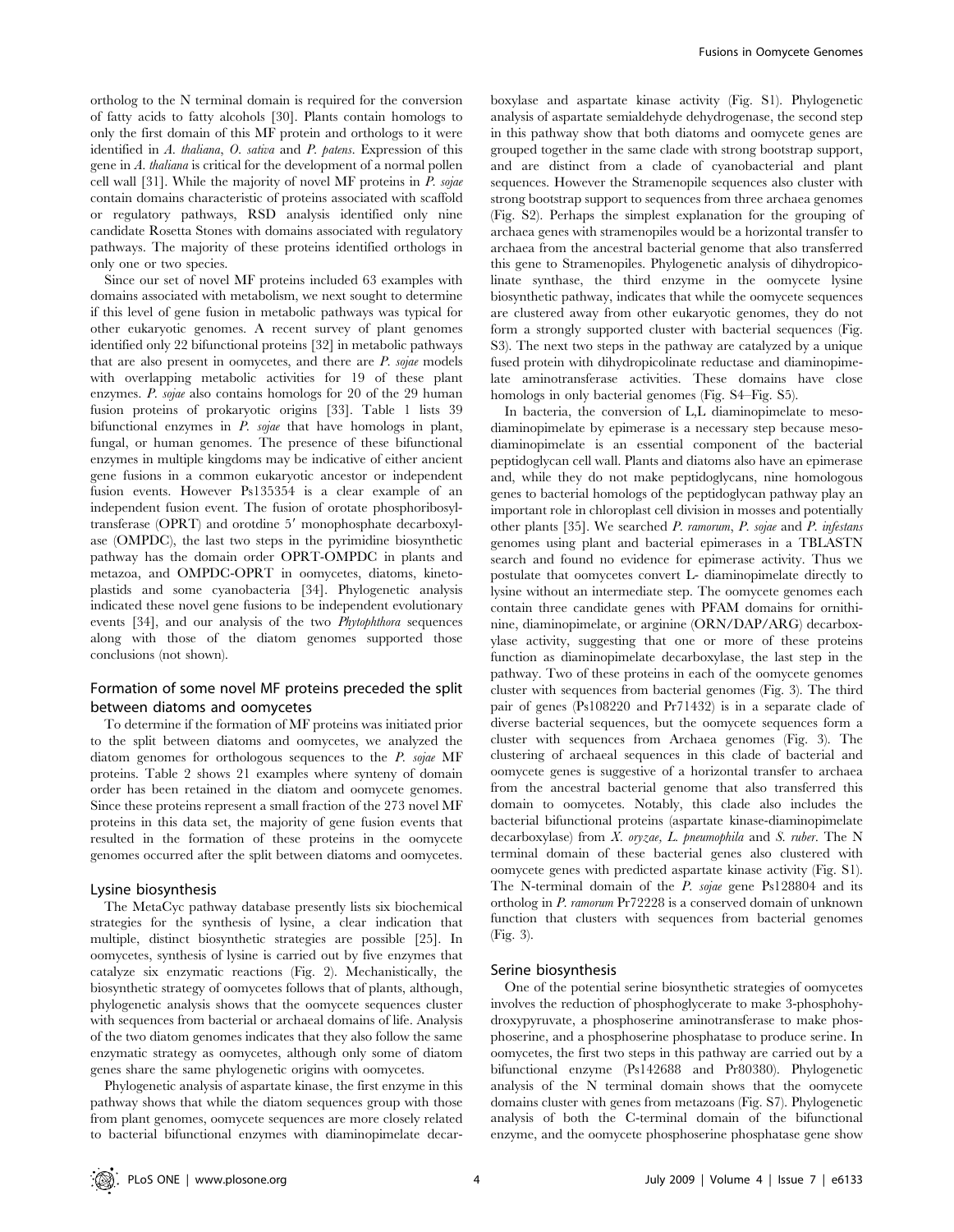## Table 1. Multifunctional metabolic enzymes in oomycete and other eukaryotic genomes.

| Gene_ID  | <b>Metabolic Process</b> | <b>Catalytic activities</b>                                                  | A. thaliana | H. sapiens    | S. cerevisiae |
|----------|--------------------------|------------------------------------------------------------------------------|-------------|---------------|---------------|
| Ps108209 | amino acid catabolism    | Methyl malonyl Coenzyme A mutase                                             | none        | P22033        | none          |
| Ps108248 | aspartate metabolism     | Aspartate kinase-homoserine dehydrogenase                                    | Q9SA18      | none          | none          |
| Ps108383 | proline synthesis        | Delta 1-pyrroline-5-carboxylate synthetase (P5CS)                            | P54887      | none          | P54885        |
| Ps108492 | purine biosynthesis      | AIR synthase related protein                                                 | A9Y5J1      | A8K8N7        | O45U25        |
| Ps108690 | glutathione              | 1-cys-peroxiredoxin                                                          | O04005      | P30041        | P34227        |
| Ps108696 | tryptophan               | Anthranilate synthase component II                                           | Q9LUB2      | None          | P00937        |
| Ps108681 | fucose                   | GDP-L-fucose synthase                                                        | 049213      | Q13630        | none          |
| Ps108780 | glycolysis               | Pyruvate carboxylase                                                         | none        | P11498        | P32327        |
| Ps108801 | lysine catabolism        | Lysine-ketoglutarate reductase-saccharopine dehydrogenase                    | Q9SMZ4      | Q9UDR5        | P38999        |
| Ps108913 | Lipid biosynthesis       | ATP citrate lyase                                                            | none        | P53396        | none          |
| Ps108918 |                          | Acetyl CoA carboxylase                                                       | Q38970      | Q13085        | P32874        |
| Ps108989 | mRNA synthesis           | RNA polymerase II                                                            | P18616      | P24928        | P04050        |
| Ps109060 | histidine synthesis      | Glutamine amidotransferase glutamine cyclase                                 | Q9SZ30      | none          | P33734        |
| Ps109110 | riboflavin metabolism    | GTP cyclohydrolase II Dihydropteroate synthase                               | Q9SJY9      | none          | Q99258        |
| Ps109141 | folic acid               | 7,8-Dihydro-6-hydroxymethylpterin-pyrophosphokinase,                         | Q9SZV3      | none          | P53848        |
| Ps109146 | Mo cofactor biosynthesis | Molybdenum cofactor biosynthesis protein 1                                   | Q39055      | Q9NZB8-5      | none          |
| Ps109150 | ketone metabolism        | Succinyl-CoA:3-ketoacid-coenzyme A transferase                               | none        | P55809        | none          |
| Ps109206 | urea cycle               | Carbamoyl-phosphate synthetase III;                                          | Q9SZV3      | none          | Q2VQX0        |
| Ps109271 | mRNA synthesis           | RNA polymerase                                                               | P38420      | B4DHJ3        | P08518        |
| Ps109291 | fatty acid degradation   | Enoyl-CoA hydratase; Long chain 3-hydroxyacyl-CoA dehydrogenase              | Q9ZPI6      | P40939        | P28817        |
| Ps109321 | tetrahydrofolate         | Dihydrofolate reductase-thymidylate synthase                                 | Q05762      | P04818        | None          |
| Ps109425 | urea cycle               | Carbamoyl phosphate synthetase                                               | Q42601      | P31327        | PO7259        |
| Ps109486 | purine biosynthesis      | Phosphoribosylaminoimidazole carboxamide formyltransferase activity          | Q8RWT5      | P31939        | P54113        |
| Ps109918 | fatty acid metabolism    | Acetyl-coenzyme A carboxylase                                                | Q84MM8      | none          | P36022        |
| Ps123952 | PABA                     | p-aminobenzoate synthase-glutamine-amidotransferase                          | Q9ZV26      | P49915        | P49915        |
| Ps128107 | Mo cofactor biosynthesis | Molybdopterin biosynthesis                                                   | Q39054      | Q9NQX3        | none          |
| Ps129332 | adenine biosynthesis     | ADE1                                                                         | P52420      | Q59HH3        | P07244        |
| Ps131873 | glucose metabolism       | Phosphofructo-2 kinase, fructose 2,6 bisphosphatase                          | Q9MB58      | Q16875        | P32604        |
| Ps133964 | multi-functional tRNA    | Glutamyl prolyl tRNA synthetase                                              | O82462      | Q8NAJ6        | P46655        |
| Ps134345 | biotin synthesis         | Bifunctional diaminopelargonate synthase-dethiobiotin synthetase             | B0F481      | none          | none          |
| Ps134889 | sucrose metabolism       | Phosphofructo-2 kinase, fructose 2,6 bisphosphatase                          | Q9MB58      | <b>B2R6L2</b> | P40433        |
| Ps135279 | histidine biosynthesis   | Phosphoribosyl-ATP pyrophosphohydrolase-Phosphoribosyl-AMP<br>cyclohydrolase | novel       | novel         | novel         |
| Ps135354 | pyrimidine metabolism    | Orotidine 5'phosphate decarboxylase-Orotate<br>phosphoribosyltransferase     | none        | none          | none          |
| Ps136410 | Aspartate biosynthesis   | Aspartate kinase-homoserine dehydrogenase                                    | Q9SA18      | None          | P10869        |
| Ps137041 | RNA polymerase           | DNA-directed RNA polymerase III                                              | Q9LVH0      | 014802        | P040051       |
| Ps137320 | Topoisomerase/gyrase     | Topoisomerase/gyrase                                                         | P30182      | P11388        | Q8TG58        |
| Ps141174 | glucose metabolism       | Phosphofructo-2 kinase, fructose 2,6 bisphosphatase                          | Q9MB58      | Q16877        | P32604        |
| Ps143339 | amino acid biosynthesis  | Pentafunctional aromatic amino acid synthesis                                | None        | None          | P08566        |
| Ps155429 | Aspartate biosynthesis   | Aspartate kinase-homoserine dehydrogenase                                    | Q9SA18      | None          | P10869        |

doi:10.1371/journal.pone.0006133.t001

strong support for a bacterial origin of these genes (Figs. S8–S9). An alternate biosynthetic pathway leading to serine could involve the amination of glyoxylate, but in this case, too, there is one aminotransferase enzyme in each genome (Ps109249 and Pr77437) and phylogenetic analysis suggests that these proteins were acquired by an ancient horizontal transfer event from a bacterial genome (Fig. S10).

# Sulfate assimilation

Phylogenetic analysis of the sulfate assimilation pathway in eukaryotes has indicated a very complex pattern of inheritance across the Kingdoms with multiple examples of gene fusions and horizontal transfer events (Patron et al. 2008). In fungi and plants, the reduction of sulfate and the subsequent transfer of the sulfhydryl group to O-acetyl-serine resulting in the formation of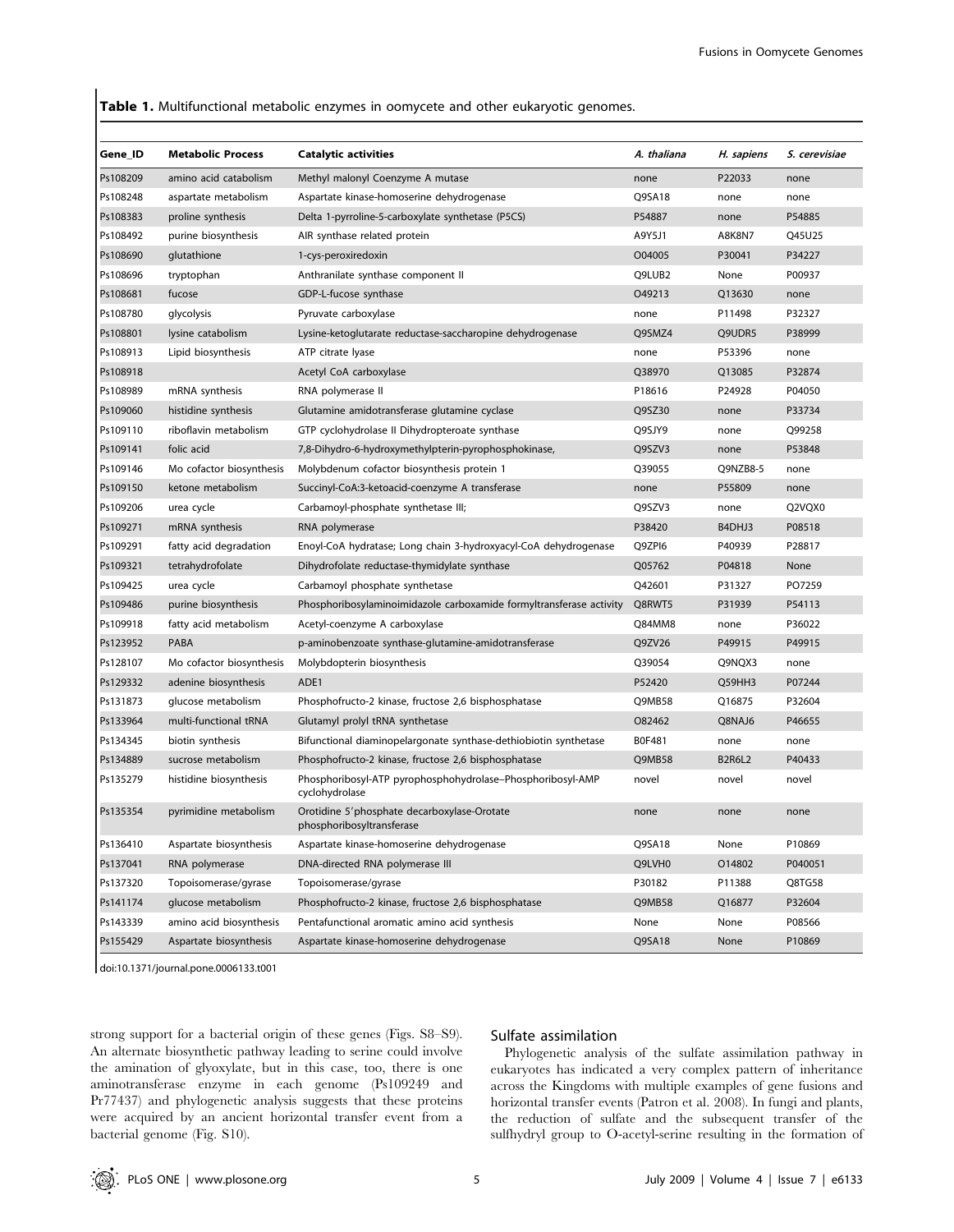Table 2. Novel multifunctional proteins present in the P. sojae, P. tricornutum and T. pseudonana genomes.

| P. sojae | T. pseudonana | P. tricornutum | <b>Domains</b>                                             |
|----------|---------------|----------------|------------------------------------------------------------|
| Ps108305 | Tp28241       | 32747          | Glyceraldehyde 3-phosphate dehydrogenase                   |
| Ps109321 | Tp13647       | 1690           | bifunctional dihydrofolate reductase-thymidylate synthase  |
| Ps110986 | Tp268564      | no model in PT | Novel                                                      |
| Ps112102 | Tp35055       | 19901          | Adenylylsulfate kinase                                     |
| Ps116824 | Tp5802        | 8996           | N terminal protein is upstream 5801                        |
| Ps127510 | Tp8169        | 39696          | calmodulin and leucine rich repeats domains not present    |
| Ps128154 | Tp260768      | 16649          | Beta-ketoacyl synthase &hydroxymethylglutaryl-CoA synthase |
| Ps129073 | Tp35637       | 40689          | Phosphodiesterase and phosphohydrolase                     |
| Ps129281 | Tp8768        | no             | RNA Bindi55ng                                              |
| Ps129631 | Tp21612       | 21612          | Hypothetical protein                                       |
| Ps131310 | Tp21710       | no blast hit   | ankyrin                                                    |
| Ps131558 | Tp264628      |                | Mannitol dehydrogenase                                     |
| Ps132073 | Tp24275       | 47805          | Heavy metal transport                                      |
| Ps132790 | Tp3330        | 3120           | Cyclinc nucleotide binding, regulator of G protein         |
| Ps134136 | Tp262528      | 39951          | Phosphatidylinositol 3- and 4-kinase, plekstrin            |
| Ps134555 | Tp26966       | 36588          | Mov 3 family PWWP domain                                   |
| Ps135354 | Tp37071       | 11740          | Pyrimidine metabolism                                      |
| Ps138204 | Tp12191       | no direct hit  | Hypothetical protein                                       |
| Ps138371 | Tp263580      | 48692          | Cold shock protein                                         |
| Ps138788 | Tp264631      | 48208          | Cyclin, N-terminal                                         |
| Ps140109 | Tp262068      | No direct hit  | Plekstrin, Zn-finger                                       |

doi:10.1371/journal.pone.0006133.t002

cysteine is mediated by six enzymes. In animals, the first two enzymes in this pathway, ATP surfurylase and adenylsulfate kinase, form a single bifunctional enzyme. These two functional domains are present in the oomycete models but the oomycete proteins also contain an additional pyrophosphatase domain to break down the pyrophosphate that is produced as a byproduct of

Table 3. Phylogenetic associations of enzyme domains in serine biosynthesis and sulfate assimilation pathways of P. sojae and P. ramorum.

| <b>Process</b>      | <b>Gene Function</b>                           | GENE ID <sup>*</sup>       | <b>Clade Association</b> |
|---------------------|------------------------------------------------|----------------------------|--------------------------|
| Serine Biosynthesis |                                                |                            |                          |
|                     | phosphoglycerate dehydrogenase                 | Ps142688a                  | metazoan                 |
|                     | 2 phosphoserine aminotransferase               | Ps142688b                  | bacterial                |
|                     | phosphoserine phosphatase<br>3                 | Ps132144 Ps134157 Ps157034 | bacterial                |
|                     | 4 serine-pyruvate aminotransferase             | Ps109249                   | bacterial                |
|                     | Sulfate Assimilation/Metabolism                |                            |                          |
|                     | Adenyl sulfate kinase                          | Ps112102a                  | indeterminant            |
|                     | ATP sulfuryase<br>2                            | Ps112102b                  | indeterminant            |
|                     | pyrrophosphatase<br>$\overline{3}$             | Ps112102c                  | indeterminant            |
|                     | phosphoadenosine phosphosulfate reductase<br>4 | Ps156997a                  | plant/cyano              |
|                     | 5 glutaredoxin                                 | Ps156997b                  | bacterial                |
|                     | sulfite reductase ECM17<br>6                   | Ps139493                   | fungal                   |
|                     | 6 sulfite reductase MET10                      | Ps139488                   | fungal                   |
|                     | cysteine synthase                              | Ps109172, Ps109175         | plant                    |
|                     | cystathionine gamma lyase<br>8                 | Ps109222                   | metazoan                 |
|                     | cystathionine beta lyase<br>9                  | Ps120833                   | indeterminant            |

\* Letter following Gene ID indicates a multifunctional protein where each of the domains was analyzed separately. Clade association was assigned when bootstrap support was >70% of 100 replicates using PHYML parameters as described in methods. doi:10.1371/journal.pone.0006133.t003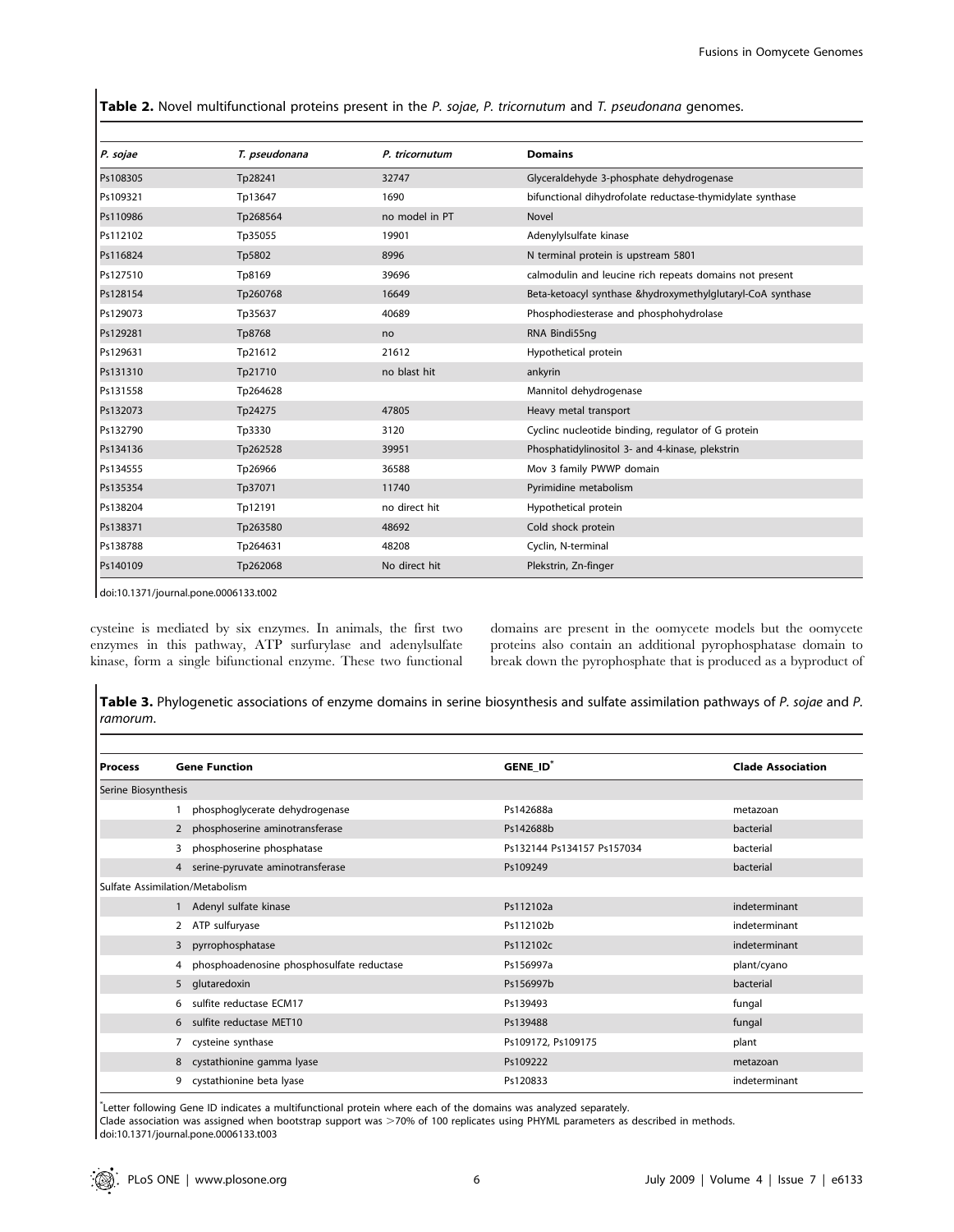

Figure 2. Lysine biosynthetic pathway of oomycetes. Gene model IDs for P. sojae are shown for each step on the pathway. The probable origin of each gene model based on PHYML analysis is listed as bacterial, metazoan, plant or unknown. The oomycete pathway closely mirrors the plant biosynthetic strategy, but has one fewer step and the majority of enzymes appear to be of bacterial origin. doi:10.1371/journal.pone.0006133.g002

ATP surfurylase. Phylogenetic analysis suggests that the fusion of the three domains is an ancient event since it is also present in the two diatom genomes as well as the coccolithophore Emiliania huxleyi, and separate analysis of each of the domains show that they cluster in the same clades (Figs. S11, S12, S13).

The second oomycete gene in this pathway (Ps156997) clusters in a clade with cyanobacterial sequences, while higher plant sequences cluster in a separate clade and the diatom gene form a clade with moss and Selaginella genes (Fig. S14). The oomycete genes also contain an additional glutaredoxin motif that phylogenetic analysis indicates is of probable bacterial origin (Fig. S15). The P. sojae models Ps139493 and Ps139488 are homologous to the S. cerevisiae enzymes ECM17 and MET10 that carry out the reduction of sulfite to hydrogen sulfide (Fig. S16–17). P. sojae contains two cysteine synthases (Ps109172 and Ps109755) that are phylogenetically related to the plant cytosolic enzymes (Fig. S18). In oomycetes, the conversion of cystathionine to cystein by cystathionine gamma lyase is done by an enzyme that clusters with proteins from metzoans (Fig. S19). Finally the conversiton of cystathionine to homocysteine by cystathionine B lyase is achieved by an enzyme that clustered with both plant and fungal proteins (Fig. S20).

In summary the contribution of horizontal transfer from both the algal endosymbiont and bacterial genomes have enabled oomycete and diatoms to develop unique metabolic networks.

## **Discussion**

The large number of both regulatory and metabolic proteins in the oomycete genomes that are derived from novel gene fusion events emphasizes the distinctive nature of these genomes. An important feature of the oomycete genomes that aided in the identification of verifiable novel MF proteins is that the majority of protein models are defined by a single open reading frame. We noted 100% conservation of the 273 MF proteins between P. sojae and P. ramorum. Extending the analysis of novel MF proteins to other oomycete genomes will enable us to address several questions. What is the level of conservation of these proteins? Does domain fusion and rearrangement continue to be an important factor in contributing to species diversity? What is the role of intron gain or loss in the evolution of these proteins? A subset of the MF proteins described in this study are also present in the two diatom genomes, a likely indication that some of these fusion events preceded the split between diatoms and oomycetes (Table 2). Gene islands are also a feature of the P. tricornutum and T. pseudonana genomes, and both species have small introns. The diatom genomes have proven to be surprisingly diverse but the contribution of novel gene fusions to that diversity has not been specifically addressed [5]. Thus, in addition to the set of MF proteins that are conserved between the diatom and oomycete genomes, the diatom genome may also include several novel MF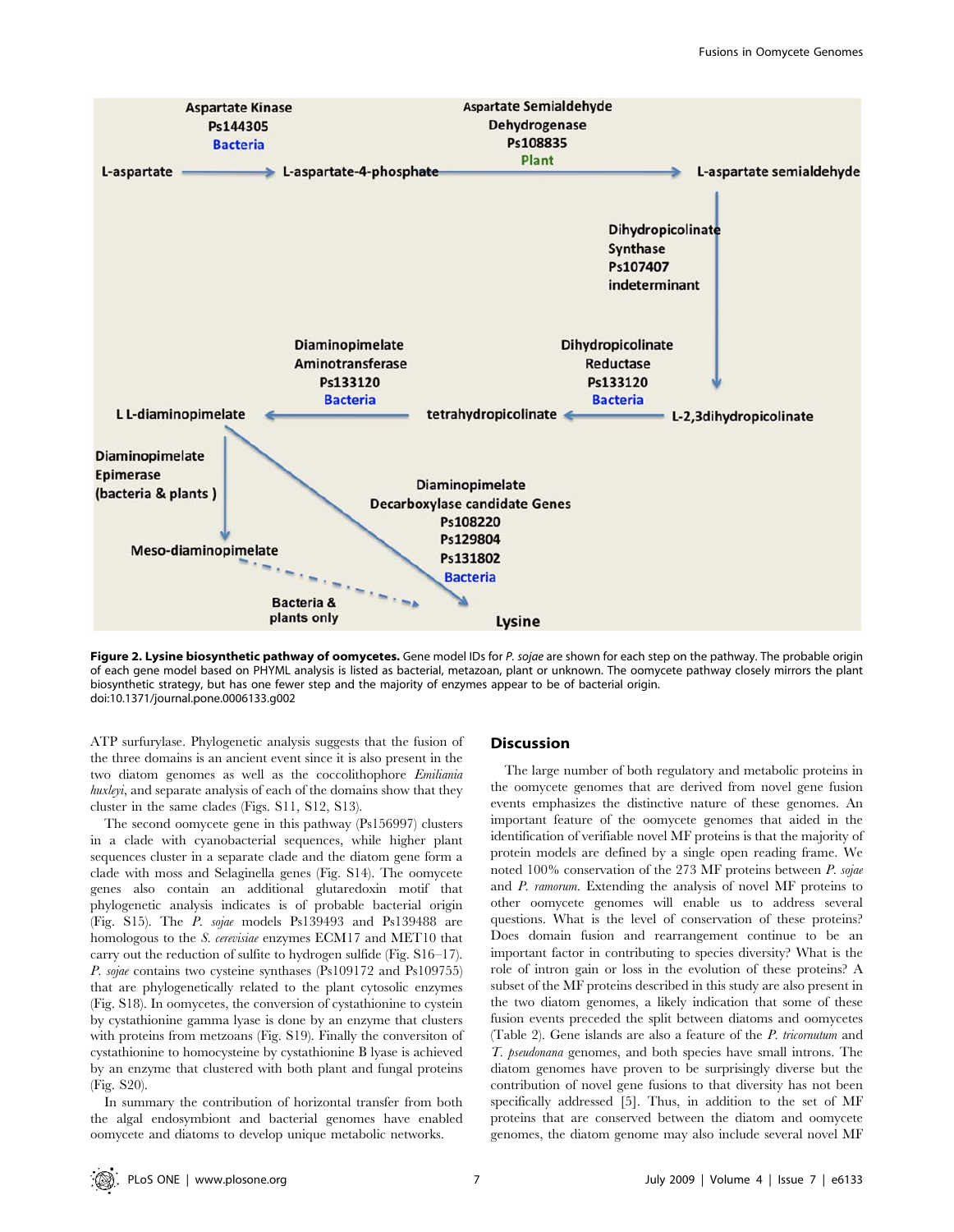

Figure 3. PHYML analysis of genes with homology to oomycete genes with predicted domains for arginine, ornithine or diaminopimelate decarboxylase activity. Numbers at nodes indicate bootstrap support values (100 replications). Gene names are color coded to indicate the major phylogenetic groups: archaea, purple; bacteria, blue; plants, green; stramenopiles, red. doi:10.1371/journal.pone.0006133.g003

proteins that are presently recognized as separate proteins, due to limitations in gene prediction software.

The majority of P. sojae MF proteins analyzed here contain domains such as calcium binding, protein binding, Zn finger or kinase networks, consistent with their role in regulatory networks. For most proteins, RSD analysis identified orthologs to only one of the domains in each MF protein (Table S2). Since the complete proteins have no direct orthologs in other eukaryotic genomes, each of the domains may interact with other proteins to form novel oomycete regulatory networks. Since these proteins are conserved in P. ramorum and presumably other oomycete genomes, they may also serve to identify some of the novel regulatory networks in this important group of plant pathogens.

A particularly striking feature of the oomycete genome is the unusual number of gene fusion events in primary metabolic pathways. The oomycetes have acquired the majority of bifunctional metabolic enzymes in metabolic pathways that they share with plant, fungal and animal kingdoms (Table 1), along with 63 additional models that were identified in this survey. What conditions in the evolutionary history of oomycetes drove the selection of so many gene fusion events in common metabolic pathways? Biochemical studies suggest that the enzymes involved in many metabolic processes form large macromolecular complexes [36,37] and fusion of catalytic domains represents a rare,

more constrained version of such complexes. Gene fusions may further increase the efficiency of the biosynthetic process by enabling metabolic channeling between catalytic domains. However if the driving force for such events in eukaryotic genomes was simply a matter of metabolic efficiency, the existence of bifunctional metabolic proteins would be much more widespread. Selection pressure that favors fusion events of metabolic genes must balance metabolic throughput with the need to regulate these processes. While metabolic channeling can serve to improve the catalytic efficiency of the complex, transient protein-protein interactions can function to regulate the catalytic activity of other enzymes in the complex [37]. In this regard, biochemical analysis of a bifunctional enzyme in the lysine degradation pathway of A. thaliana serves to illustrate the importance of protein-protein binding in metabolic pathways. The bifunctional LKR/SDH locus also codes for monofunctional enzymes with lysine-glutarate reductase and saccharopine reductase activities, and the monofunctional enzymes have strikingly different catalytic activities than the fused model [38].

An alternative hypothesis is that the processes of gene duplication and sequence divergence in plant, fungal, and metazoan genomes did not produce the kinds of combinations needed to enable the domains to fuse and still retain optimal catalytic activity. Cross genomic comparisons of the enzymes in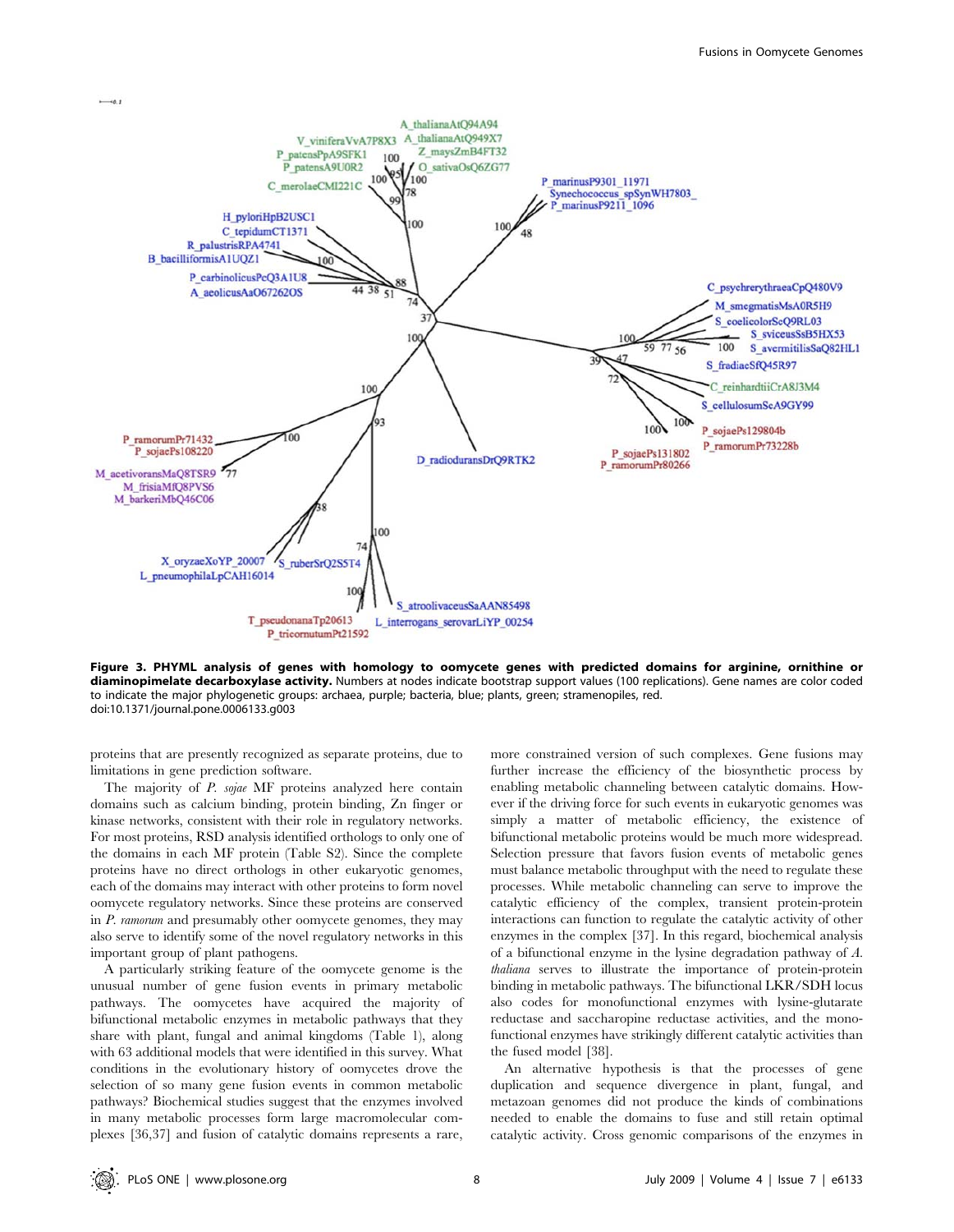

Figure 4. Divergence of diatoms and oomycetes from a common ancestral genome. Selective transfer of DNA from the endosymbiont of LUCA, and the continued acquisition of bacterial DNA by phagocytosis after the separation of oomycetes and diatoms has contributed to the divergence of these genomes. doi:10.1371/journal.pone.0006133.g004

the pyrimidine biosynthetic and sulfate assimilation pathways provided multiple examples of independent gene fusion events [34,39]. However, the absence of fusion events in most phylogenetic groups may hint that the domains of genes that catalyzed individual steps in these pathways were not sufficiently compatible to enable gene fusion to be selected for. Given this scenario, we would expect a similar high rate of domain fusion events in diatom genomes since they share a similar evolutionary history including the acquisition of bacterial genes [5]. The analysis of point mutations in the MF proteins across multiple oomycetes genomes may prove to be a useful means of evaluating the relative importance of catalytic efficiency and regulatory control in selected metabolic pathways.

Lateral transfer appears to played a major role in the evolution of proteins in Bacteria and Archaea [40,41,42]. Phylogenetic analyses now suggest that horizontal gene transfer has played a significant role in evolutionary biology of eukaryotes, and particularly protistan lineages [5,10,12,13,39,43]. That some of the MF proteins contained one or more domains with the lowest RSD scores coming from plant genomes was not surprising, since global analysis of the P. sojae and P. ramorum genomes identified 855 genes of probable origin from the photosynthetic endosymbiont to the ancestral genome of oomycetes. The presence of bacterial domains in the MF proteins was unexpected, since we did not did not systematically search for such proteins. Here we have described a significant contribution of bacterial domains, both as single entities, and as components of novel MF proteins in two metabolic pathways. Our observations extend those of other recent reports documenting the lateral transfer of bacterial genes into oomycete genomes [5,13]. The model shown in Fig. 4 is intended to illustrate that the processes of horizontal transfer of

genes from the photosynthetic endosymbiont, along with the independent acquisition of genes from bacterial genomes continued after the split of these phylogenetic lineages and may help to account for the surprising level of diversity between diatoms and oomycetes. One measure of this diversity can be seen in the phylogenetic analysis of serine and lysine biosynthesis. Oomycetes have adopted two biosynthetic strategies for serine biosynthesis from bacteria. While both diatoms and oomycetes share a similar biosynthetic strategy for lysine, in several cases the diatoms' genes were clustered in different clades (Fig. S1, S3 S5).

Lateral transfer of domains associated with signaling proteins from both bacterial and host genomes of various protist genomes has been cited as evidence of the diversification of regulatory networks in several protist genomes [11]. In P. sojae, the curated set of MF proteins included 171 models with two or more domains that are typically associated with signaling networks. These proteins represent nodal proteins in novel oomycete regulatory pathways. One of the predictions made to support the investment in whole genome sequencing project of oomycete pathogens was that this data would enable the identification of new targets of pesticides. An integrated approach incorporating expression analyses, proteomics, and comparative genomics is now needed to define the novel proteome of oomycetes, so that we can identify both the unique growth and pathogenic strategies of this group of pathogens.

## Supporting Information

Table S1 Novel Multifunctional Proteins of P. sojae and P. ramorum. This file contains a list of the multifunctional proteins from P sojae, and their ortholog from P ramorum. the file also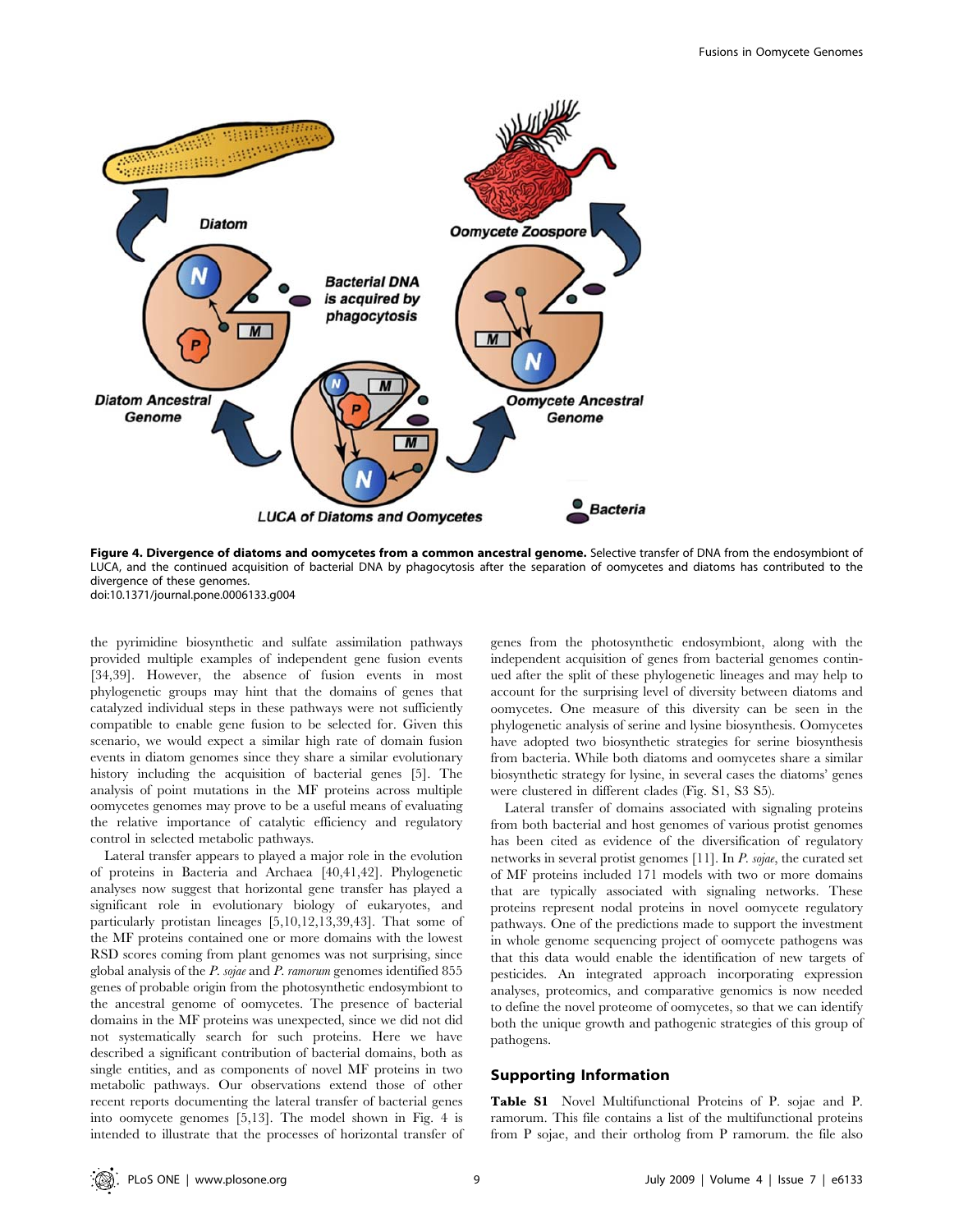contains a description of the domains of these proteins and the amino acid sequence of the protein domains that were subjected to ortholog analysis by reciprocal smallest distance.splits

Found at: doi:10.1371/journal.pone.0006133.s001 (0.05 MB XLS)

Table S2 Candidate Rosetta Stone proteins in the P sojae genome as identified by RSD analysis. This table identifies all the multifunctional gene models in P sojae that had orthologs to at least two of their domains in one or more species

Found at: doi:10.1371/journal.pone.0006133.s002 (0.16 MB DOC)

Table S3 List of orthologs to the multifunctional protein domains of P. sojae. This table lists all the orthologs from 39 species to the individual domains of the multifunctional proteins Found at: doi:10.1371/journal.pone.0006133.s003 (0.13 MB XLS)

Figure S1 PHYML analysis of genes with homology to the aspartate kinase domain of Ps144305. The P. sojae enzyme is the first committed step in a predicted lysine biosynthetic pathway of oomycetes. Numbers at nodes indicate bootstrap support values (100 replications). Gene names are color coded to indicate the major phylogenetic groups: archaea, purple; bacteria, blue; opistokonts, brown; plants, green; stramenopiles, red.

Found at: doi:10.1371/journal.pone.0006133.s004 (3.00 MB TIF)

Figure S2 PHYML analysis of genes with homology to the aspartate semi-aldehyde dehydrogenase domain of Ps108835. The P. sojae enzyme is the second step a predicted lysine biosynthetic pathway of oomycetes. Numbers at nodes indicate bootstrap support values (100 replications). Gene names are color coded to indicate the major phylogenetic groups: archaea, purple; bacteria, blue; opistokonts, brown; plants, green; stramenopiles, red.

Found at: doi:10.1371/journal.pone.0006133.s005 (3.00 MB TIF)

Figure S3 PHYML analysis of genes with homology to the dihydropicolinate synthase domain of Ps108407. The P. sojae enzyme is the third step in a predicted lysine biosynthetic pathway of oomycetes. Numbers at nodes indicate bootstrap support values (100 replications). Gene names are color coded to indicate the major phylogenetic groups: archaea, purple; bacteria, blue; opistokonts, brown; plants, green; stramenopiles, red.

Found at: doi:10.1371/journal.pone.0006133.s006 (3.00 MB TIF)

Figure S4 PHYML analysis of genes with homology to the dihydropicolinate reductase domain of Ps133120. The P sojae enzyme carries out step four and step five of a predicted lysine biosynthetic pathway of oomycetes. Numbers at nodes indicate bootstrap support values (100 replications). Gene names are color coded to indicate the major phylogenetic groups: archaea, purple; bacteria, blue; opistokonts, brown; plants, green; stramenopiles, red. Found at: doi:10.1371/journal.pone.0006133.s007 (3.00 MB TIF)

Figure S5 PHYML analysis of genes with homology to the diaminopimelate aminotransferase domain of Ps133120. The P sojae enzyme carries out step four and step five of a predicted lysine biosynthetic pathway of oomycetes. Numbers at nodes indicate bootstrap support values (100 replications). Gene names are color coded to indicate the major phylogenetic groups: archaea, purple; bacteria, blue; opistokonts, brown; plants, green; stramenopiles, red.

Found at: doi:10.1371/journal.pone.0006133.s008 (3.00 MB TIF)

Figure S6 PHYML analysis of genes with homology to the Nterminal domain of Ps129804. Numbers at nodes indicate bootstrap support values (100 replications). Gene names are color coded to

indicate the major phylogenetic groups: archaea, purple; bacteria, blue; opistokonts, brown; plants, green; stramenopiles, red Found at: doi:10.1371/journal.pone.0006133.s009 (3.00 MB TIF)

Figure S7 PHYML analysis of genes with homology to the phosphoglycerate dehydrogenase domain of Ps142688. The P. sojae enzyme contains domains which catalyze the first two steps in a serine biosynthetic pathway. Numbers at nodes indicate bootstrap support values (100 replications). Gene names are color coded to indicate the major phylogenetic groups: archaea, purple; bacteria, blue; opistokonts, brown; plants, green; stramenopiles, red. Found at: doi:10.1371/journal.pone.0006133.s010 (3.00 MB TIF)

Figure S8 PHYML analysis of genes with homology to the phosphoserine aminotransferase domain of Ps142688. The P. sojae enzyme catalyzes the first two steps in a serine biosynthetic pathway. Numbers at nodes indicate bootstrap support values (100 replications). Note that the diatom genomes contain agene model in the same clade as oomycete genomes. Gene names are color coded to indicate the major phylogenetic groups: archaea, purple; bacteria, blue; opistokonts, brown; plants, green; stramenopiles, red. Found at: doi:10.1371/journal.pone.0006133.s011 (3.00 MB TIF)

Figure S9 PHYML analysis of genes with homology to the phosphoserine phosphatase domians of Ps132144 Ps134157, and Ps157034. The P. sojae enzymes catalyze the last step in a serine biosynthetic pathway. Numbers at nodes indicate bootstrap support values (100 replications). Gene names are color coded to indicate the major phylogenetic groups: archaea, purple; bacteria, blue; opistokonts, brown; plants, green; stramenopiles, red.

Found at: doi:10.1371/journal.pone.0006133.s012 (3.00 MB TIF)

Figure S10 PHYML analysis of genes with homology to the serine-pyruvate aminotransferase domain of P sojae. The P. sojae enzyme catalyzes the synthesis of serine from pyruvate, a biosynthetic strategy independent of the P. sojae enzymes analyzed in Figs. S7, S8, S9. Numbers at nodes indicate bootstrap support values (100 replications). Gene names are color coded to indicate the major phylogenetic groups: archaea, purple; bacteria, blue; opistokonts, brown; plants, green; stramenopiles, red.

Found at: doi:10.1371/journal.pone.0006133.s013 (3.00 MB TIF)

Figure S11 PHYML analysis of genes with homology to the adenylsulfate kinase domain of Ps112102. Numbers at nodes indicate bootstrap support values (100 replications). The oomycete, diatoms and E. huxleyi genomes contain a single protein with adenylsulfate kinase, ATP sulfurylase and pyrrophosphatase domains. The domains of these proteins have been subjected to separate phylogenetic analyses to determine whether they share a common phylogenetic origin. Gene names are color coded to indicate the major phylogenetic groups: archaea, purple; bacteria, blue; opistokonts, brown; plants, green; stramenopiles, red.

Found at: doi:10.1371/journal.pone.0006133.s014 (3.00 MB TIF)

Figure S12 PHYML analysis of genes with homology to the ATP sulfurylase domain of Ps112102. Numbers at nodes indicate bootstrap support values (100 replications). The oomycete, diatoms and E. huxleyi genomes contain a single protein with adenylsulfate kinase, ATP sulfurylase and pyrrophosphatase domains. The domains of these proteins have been subjected to separate phylogenetic analyses to determine whether they share a common phylogenetic origin. Gene names are color coded to indicate the major phylogenetic groups: archaea, purple; bacteria, blue; opistokonts, brown; plants, green; stramenopiles, red. Found at: doi:10.1371/journal.pone.0006133.s015 (3.00 MB TIF)

Figure S13 PHYML analysis of genes with homology to the pyrrophosphatase domain of Ps112102. Numbers at nodes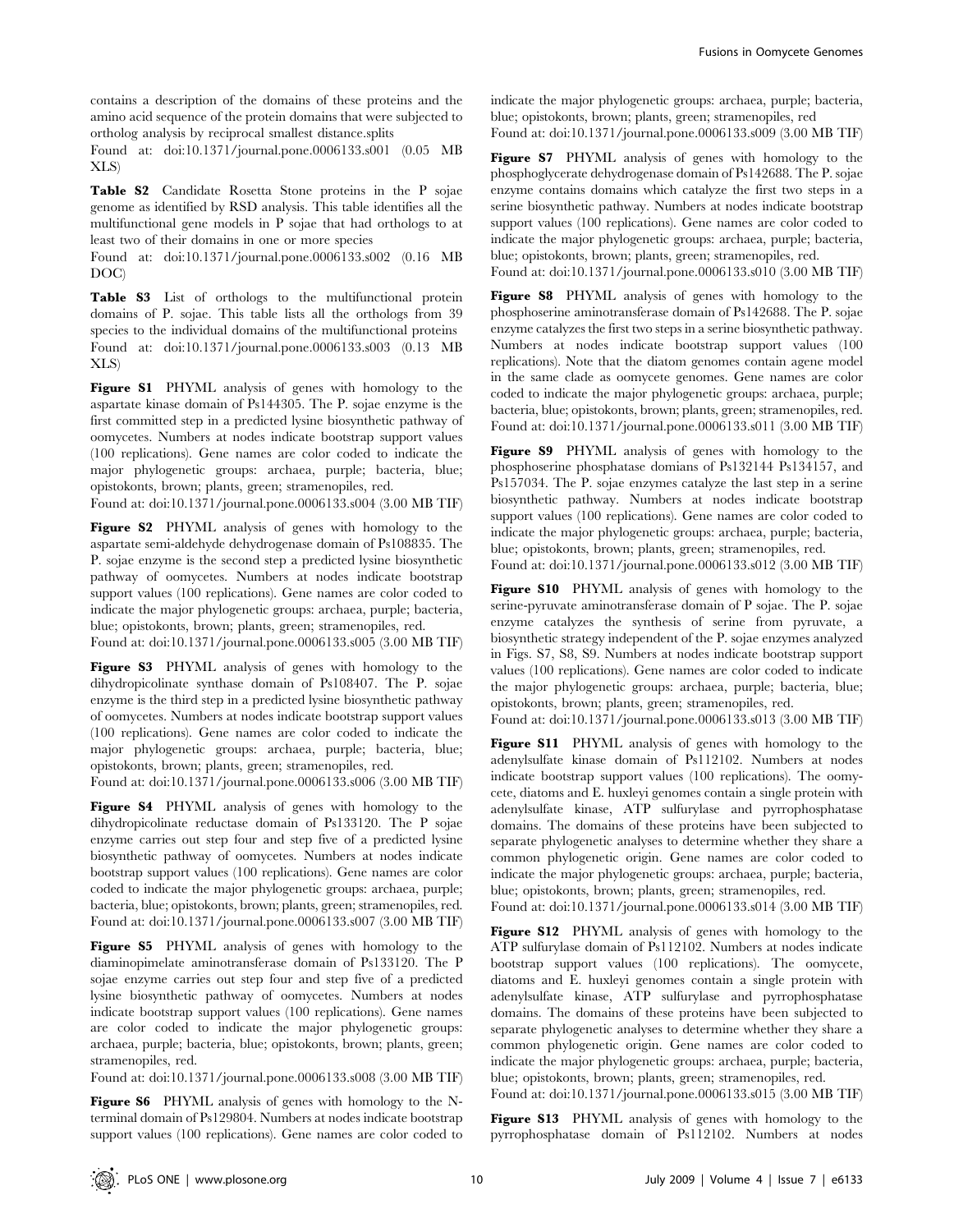indicate bootstrap support values (100 replications). The oomycete, diatoms and E. huxleyi genomes contain a single protein with adenylsulfate kinase, ATP sulfurylase and pyrrophosphatase domains. The domains of these proteins have been subjected to separate phylogenetic analyses to determine whether they share a common phylogenetic origin. Gene names are color coded to indicate the major phylogenetic groups: archaea, purple; bacteria, blue; opistokonts, brown; plants, green; stramenopiles, red.

Found at: doi:10.1371/journal.pone.0006133.s016 (3.00 MB TIF)

Figure S14 PHYML analysis of genes with homology to the phosphoadenosine phosphosulfate reductase domain of Ps156997. The P sojae enzyme catalyzes step four in the sulfate assimilation pathway. Numbers at nodes indicate bootstrap support values (100 replications). Gene names are color coded to indicate the major phylogenetic groups: archaea, purple; bacteria, blue; opistokonts, brown; plants, green; stramenopiles, red.

Found at: doi:10.1371/journal.pone.0006133.s017 (3.00 MB TIF)

Figure S15 PHYML analysis of genes with homology to a novel glutaredoxin domain on Ps156997. Numbers at nodes indicate bootstrap support values (100 replications). Gene names are color coded to indicate the major phylogenetic groups: archaea, purple; bacteria, blue; opistokonts, brown; plants, green; stramenopiles, red. Found at: doi:10.1371/journal.pone.0006133.s018 (3.00 MB TIF)

Figure S16 PHYML analysis of genes with homology to Ps139493. The P. sojae enzyme is predicted to form a complex with Ps139488 to catalyze the reduction of sulfite. Numbers at nodes indicate bootstrap support values (100 replications). Gene names are color coded to indicate the major phylogenetic groups: archaea, purple; bacteria, blue; opistokonts, brown; plants, green; stramenopiles, red.

Found at: doi:10.1371/journal.pone.0006133.s019 (3.00 MB TIF)

Figure S17 PHYML analysis of genes with homology to Ps139488. The P. sojae enzyme is predicted to form a complex with Ps139493 to catalyze the reduction of sulfite. Numbers at nodes indicate bootstrap support values (100 replications). Gene names are color coded to indicate the major phylogenetic groups:

## References

- 1. Dorrance AE, McClure SA, DeSilva A (2003) Pathogenic Diversity of Phytophthora sojae in Ohio Soybean Fields. Plant Dis 87: 139–146.
- 2. Judelson H (2007) Genomics of the plant pathogenic oomycete Phytophthora: insights into biology and evolution. Adv Genet 57: 97–141.
- 3. Simpson AGB, Roger AJ (2004) The real kingdoms of eukaryotes. Curr Biol 14.
- 4. Tyler BM, Tripathy S, Zhang X, Dehal P, Jiang RHY, et al. (2006) Phytophthora Genome Sequences Uncover Evolutionary Origins and Mechanisms of Pathogenesis. Science 313: 1261–1266.
- 5. Bowler C, Allen AE, Badger JH, Grimwood J, Jabbari K, et al. (2008) The Phaeodactylum genome reveals the evolutionary history of diatom genomes. Nature 456: 239–244.
- 6. Reyes-Prieto A, Moustafa A, Bhattacharya D (2008) Multiple genes of apparent algal origin suggest ciliates may once have been photosynthetic. Curr Biol 18: 956–962.
- 7. Bordenstein SR (2008) Evolutionary genomics: Transdomain gene transfers. Curr Biol 17: R935–R936.
- 8. Peixoto L, Roos D (2007) Genomic scale analysis of lateral gene transfer in Apicomplexan parasites: insights into early eukaryotic evolution, host-pathogen interaction and drug target development. BMC Bioinformatics 8(Suppl 8): S5.
- 9. Richards TA, Dacks JB, Jenkinson JM, Thornton CR, Talbot NJ (2006) Evolution of Filamentous Plant Pathogens: Gene Exchange across Eukaryotic Kingdoms. Curr Biol 16: 1857–1864.
- 10. Andersson JO (2006) Convergent Evolution: Gene Sharing by Eukaryotic Plant Pathogens. Curr Biol 16: R804–R806.
- 11. Anantharamana V, Iyer ML, Aravind L (2007) Comparative genomics of protists:new insights into the evolution of eukaryotic signal transduction and gene regulation. Annu Rev Microbiol 61.

archaea, purple; bacteria, blue; opistokonts, brown; plants, green; stramenopiles, red.

Found at: doi:10.1371/journal.pone.0006133.s020 (3.00 MB TIF)

Figure S18 PHYML analysis of genes with homology to the cysteine synthase domains of Ps109172 and Ps109175. Numbers at nodes indicate bootstrap support values (100 replications). Gene names are color coded to indicate the major phylogenetic groups: archaea, purple; bacteria, blue; opistokonts, brown; plants, green; stramenopiles, red.

Found at: doi:10.1371/journal.pone.0006133.s021 (3.00 MB TIF)

Figure S19 PHYML analysis of genes with homology to the cystathionine gamma lyase domain of Ps109222. Numbers at nodes indicate bootstrap support values (100 replications). Gene names are color coded to indicate the major phylogenetic groups: archaea, purple; bacteria, blue; opistokonts, brown; plants, green; stramenopiles, red.

Found at: doi:10.1371/journal.pone.0006133.s022 (3.00 MB TIF)

Figure S20 PHYML analysis of genes with homology to the cystathionine beta lyase domain of Ps120833, a key step in the biosynthesis of methionine. Numbers at nodes indicate bootstrap support values (100 replications). Gene names are color coded to indicate the major phylogenetic groups: archaea, purple; bacteria, blue; opistokonts, brown; plants, green; stramenopiles, red.

Found at: doi:10.1371/journal.pone.0006133.s023 (3.00 MB TIF)

## Acknowledgments

We thank Mia Hall and Alexandra Schmucker for their assistance in annotation of genes and assembly of data in supplementary tables.

#### Author Contributions

Conceived and designed the experiments: PFM TW RA NJP. Performed the experiments: PFM LRS KDO TW. Analyzed the data: PFM LRS KDO. Contributed reagents/materials/analysis tools: TW RA NJP. Wrote the paper: PFM NJP.

- 13. Martens C, Vandepoele K, Van de Peer Y (2008) Whole-genome analysis reveals molecular innovations and evolutionary transitions in chromalveolate species. Proc Natl Acad Sci USA 105: 3427–3432.
- 14. Durrens P, Nikolski M, Sherman D (2008) Fusion and fission of genes define a metric between fungal genomes. PLoS Comput Biol.
- 15. Kamburov A, Goldovsky L, Freilich S, Kapazoglou A, Kunin V, et al. (2007) Denoising inferred functional association networks obtained by gene fusion analysis. BMC Genomics 8: 460.
- 16. Enright A, Iliopoulos I, Kyrpides N, Ouzounis C (1999) Protein interaction maps for complete genomes based on gene fusion events. Nature 402: 86–90.
- 17. Marcotte CJV, Marcotte EM (2002) Predicting functional linkages from gene fusions with confidence. Applied Bioinformatics 2: 1–8.
- 18. Tsoka S, Ouzounis CA (2000) Prediction of protein interactions: metabolic enzymes are frequently involved in gene fusion. Nature Genetics 26: 141–142.
- 19. Basu MK, Carmel L, Rogozin IB, VKE (2008) Evolution of protein domain promiscuity in eukaryotes. Genome Res 18: 449–461.
- 20. Bornberg-Bauer E, Beaussart F, Kummerfeld SK, Teichmann SA, Weiner JI (2005) The evolution of domain arrangements in proteins and interaction networks. Cell Mol Life Sci 62: 443–445.
- 21. Wolf YI, Kondrashov AS, Koonin EV (2000) Interkingdom gene fusions. Genome Biol 1: RESEARCH0013.
- 22. Wall DP, Fraser HB, Hirsh AE (2003) Detecting putative orthologs. Bioinformatics 19: 1710–1711.
- 23. Zdobnov EM, Apweiler R (2001) InterProScan–an integration platform for the signature-recognition methods in InterPro. Bioinformatics 17: 847–848.
- 24. Boeckmann B, Bairoch A, Apweiler R, Blatter MC, Estreicher A, et al. (2003) The SWISS-PROT protein knowledgebase and its supplement TrEMBL in 2003. Nucleic Acids Res 31: 365–370.
- 25. Caspi R, Foerster H, Fulcher C, Kaipa P, Krummenacker M, et al. (2008) The MetaCyc Database of metabolic pathways and enzymes and the BioCyc